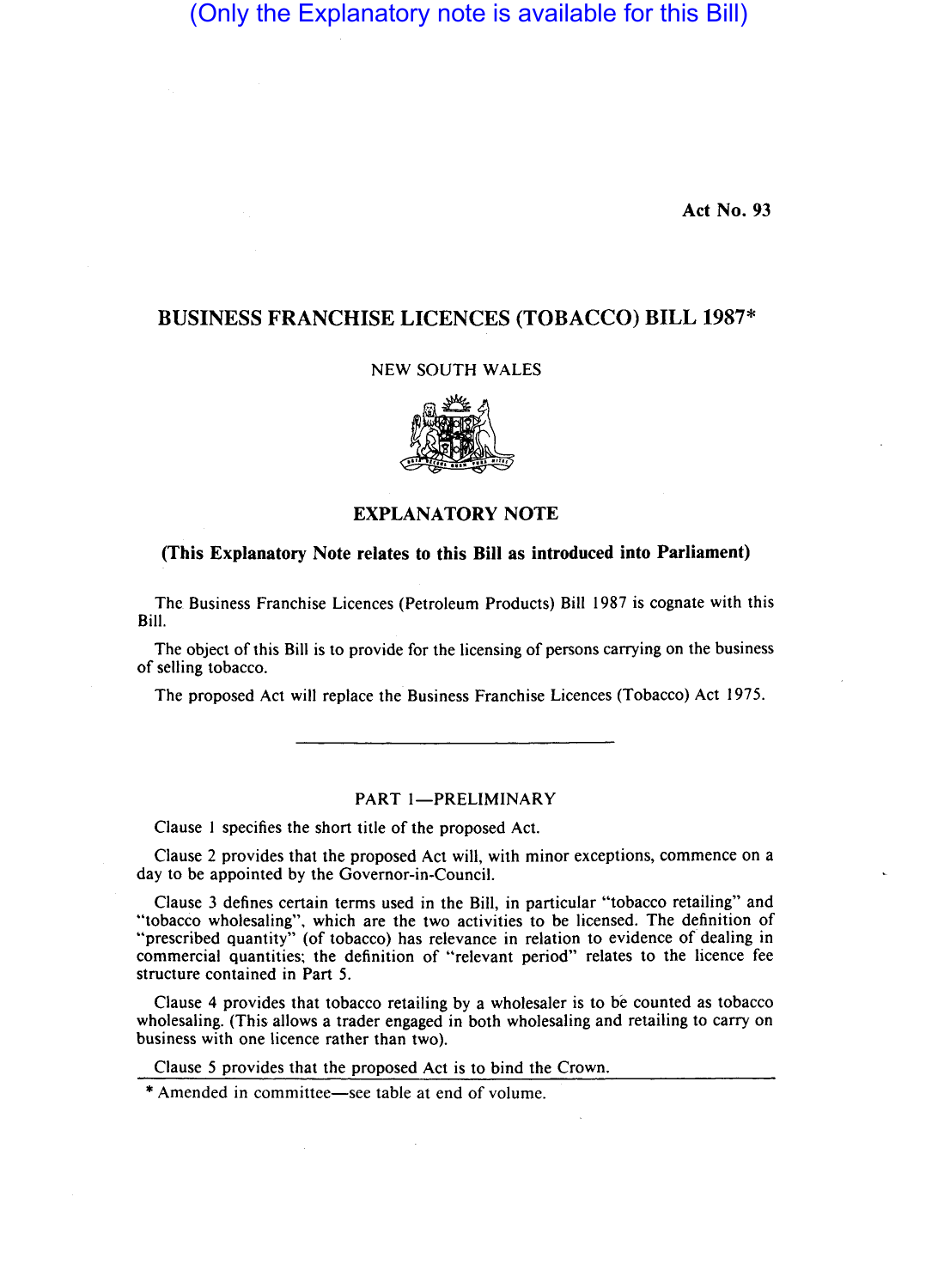Clause 6 provides for the proposed Act to be read down (so as to apply only to intrastate tobacco trading), in the event that it is found to be beyond the competence of Parliament to enact this Bill in so far as it purports to apply to interstate trade.

#### PART 2-MERCANTILE GROUPS

### DIVISION *I-Constitution of groups*

Clause 7 states the fundamental condition of membership of a group for the purposes of the proposed Act. A person is a group member if the person meets any of the criteria of membership set out in Division I of Part 2, unless the Chief Commissioner of Business Franchise Licences (Tobacco) determines that the person is not such a member.

Clause 8 provides for notice to be given of a determination of the Chief Commissioner under proposed section 7 or of the revocation of such a determination.

Clause 9 provides that corporations which, within the meaning of the Companies Code, are related corporations, form a group.

Clause 10 constitutes certain groups in terms of the employment relationship of employees.

Clause II constitutes certain groups by virtue of a person's controlling interest in two businesses.

Clause 12 consolidates any groups with overlapping membership into one group.

#### DIVISION *2-Controlling interests*

This Division states, in relation to several kinds of businesses, criteria sufficient for the existence of a "controlling interest" referred to in clause 11. The kinds of businesses considered are-

- (a) corporate businesses (clause 13);
- (b) related corporate businesses (clause 14);
- (c) partnership businesses (clause 15);
- (d) businesses owned by sole traders (clause 16);
- (e) businesses owned by trustees (clause 17); and
- (f) businesses carried on under a trust (clause 18).

In addition, provision is made for the existence of a controlling interest-

- (a) arising from ownership of a business whose managers control some other business (clause 19); or
- (b) (as provided by clause 20) arising from-
	- (i) the entitlements of beneficiaries under a trust; or
	- (ii) the potential entitlements of persons eligible to be beneficiaries under a power in the nature of a discretionary trust.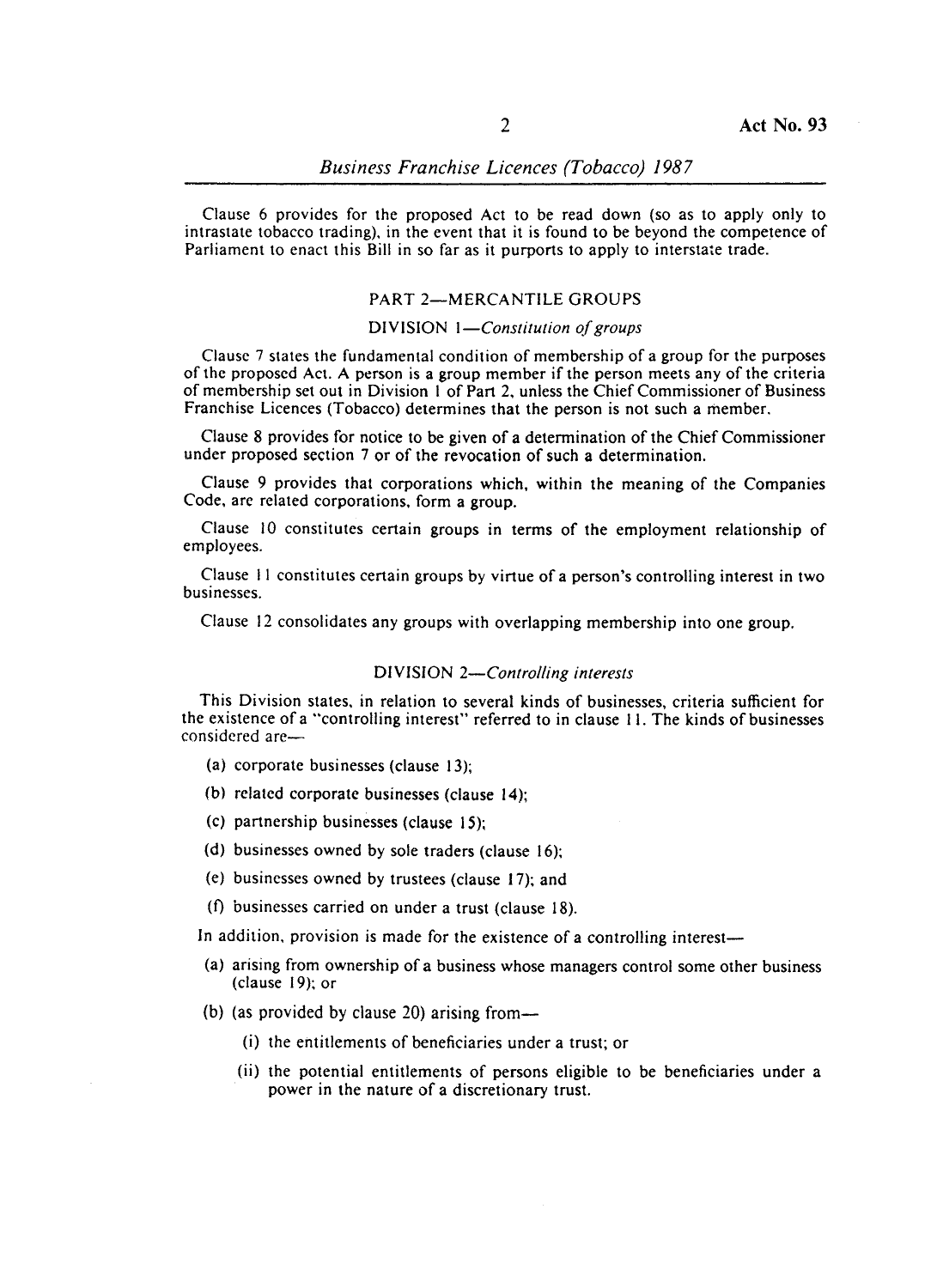#### PART 3-ADMINISTRATION

Clause 21 creates the office of Chief Commissioner for Business Franchise Licences (Tobacco). The office is held by the permanent head for the time being of the Department of Finance.

Clause 22 creates the office of Deputy Chief Commissioner for Business Franchise Licences (Tobacco). The office is held by the deputy permanent head for the time being of the Department of Finance.

Clause 23 creates the office of Commissioner for Business Franchise Licences (Tobacco).

Clause 24 enables staff to be employed for the administration of the proposed Act.

Clause 25 enables delegation of the Chief Commissioner's functions.

Clause 26 constitutes a Business Franchise Licence Fees (Tobacco) Appeals Tribunal.

Clause 27 provides the Chief Commissioner and others with immunity from suit in respect of things done in good faith in the execution of the proposed Act.

#### PART 4-OFFENCES RELATING TO THE SALE OF TOBACCO

Clause 28 prohibits the sale of tobacco without a licence.

Clause 29 prohibits (with specified exceptions) tobacco wholesaling without a wholesaler's licence or group wholesaler's licence.

Clause 30 prohibits tobacco retailing without a retailer's licence or group retailer's licence.

Clause 31 prohibits the sale of tobacco (otherwise than through a vending machine) on premises other than licensed premises.

Clause 32 requires that there be displayed, on a tobacco vending machine, particulars of the licence under which sales through that machine are carried on.

Clause 33 creates a presumption that tobacco in a quantity exceeding the prescribed quantity is for sale.

### PART 5-LICENCES

Clause 34 describes the kinds of licences that may be granted under the proposed Act, and what each licence authorises.

Clause 35 states who may apply for a licence of each kind.

Clause 36 provides for the issue of licences.

Clause 37 sets out the particulars to be furnished to the Chief Commissioner by an applicant for a licence.

Clause 38 provides for the endorsement (and amendment, as required) on a licence of the premises at which the activity authorised by the licence is to be carried on.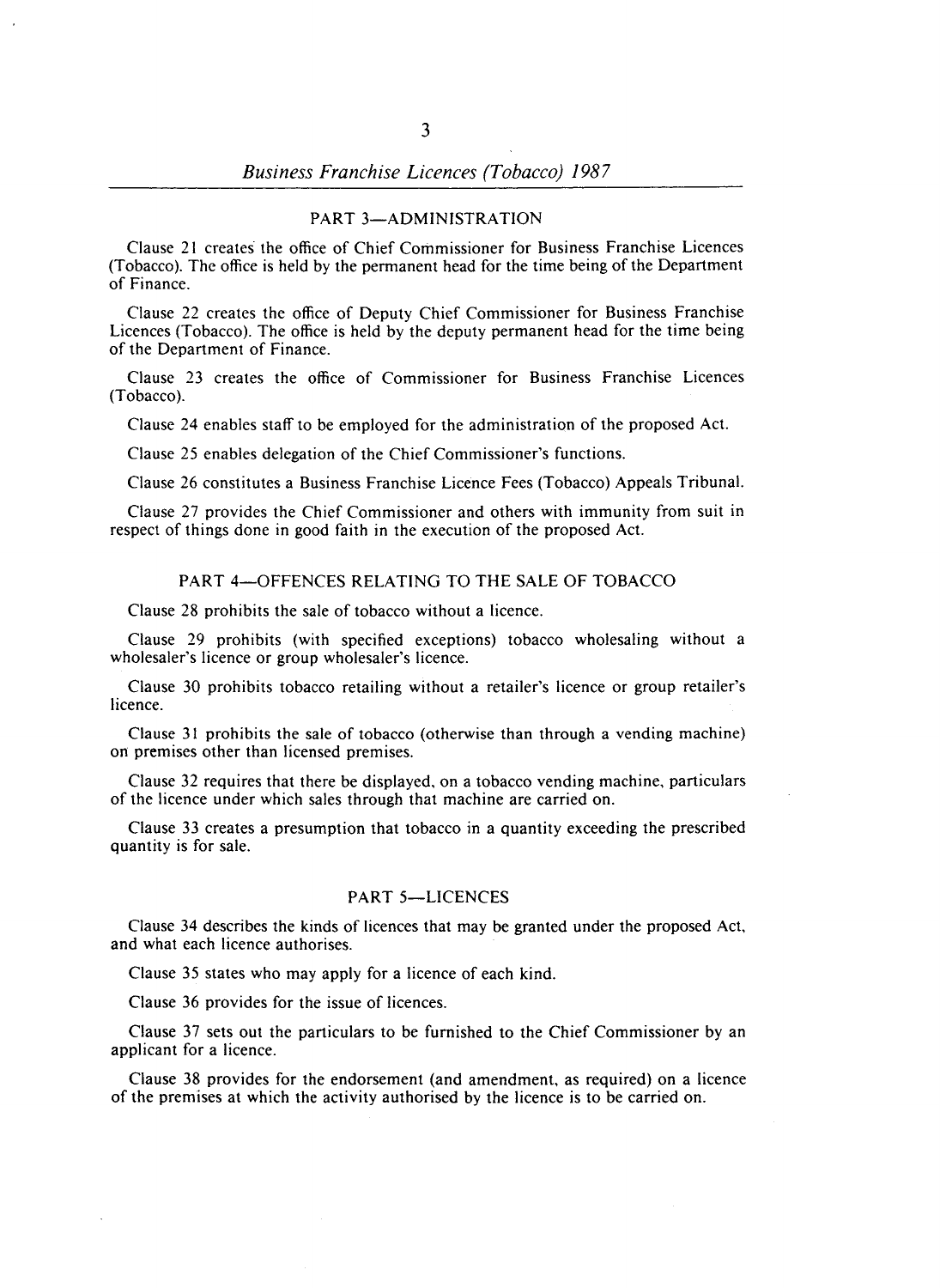Clause 39 specifies the duration of a licence.

Clause 40 provides for the automatic renewal of licences.

Clause 41 provides the basis of assessment of fees payable for licences. Essentially, the fee is ad valorem of receipts from tobacco sales during the "relevant period" applicable to the licence.

Clause 42 states the effect, in relation to assessment of a licence fee, of certain changes in circumstances of the applicant. The changes contemplated are-

- (a) the applicant was a member of a group during the relevant period for the licence, but ceased to be such a member before the licence was issued; or
- (b) the applicant was a member of one group during the relevant period, but became a member of a different group before the licence was issued.

Clause 43 enables the Chief Commissioner to assess the fee payable by an applicant for a licence who did not trade during the whole or part of the relevant period or in a case where adequate data is not available in relation to the applicant's trading receipts during the relevant period.

Clause 44 provides for a refund of a licence fee paid in respect of the receipts from certain sales of tobacco to interstate purchasers.

Clause 45 empowers the Minister to determine the value, for the purposes of the proposed Act, of tobacco.

Clause 46 provides for reassessment of a fee originally assessed incorrectly.

Clause 47 empowers the Chief Commissioner to assess 'and recover fees from traders who ought to have had, but did not have, a licence at the time they carried on business.

Clause 48 requires the payment of interest if a payment owing to the Chief Commissioner as the result of a reassessment, or of an assessment under proposed section 47, is not paid in due time.

Clause 49 requires the surrender of a. licence by a trader who has ceased to trade under its authority.

Clause 50 enables the cancellation of the licence held by a person who is convicted of selling tobacco to a child.

#### PART 6-APPEALS AND OBJECTIONS

Clause 51 affords a right of appeal to an applicant for a licence to whom a licence has not been granted.

Clause 52 enables a person who disagrees with the Chief Commissioner's assessment (or reassessment) of the person's licence fee to lodge a formal objection to the assessment.

Clause 53 enables a person dissatisfied with the Chief Commissioner's determination on an objection to appeal to the Tribunal.

Clause 54 provides that the onus of proof regarding the correctness of an assessment rests with the person lodging an objection or appeal in respect of it.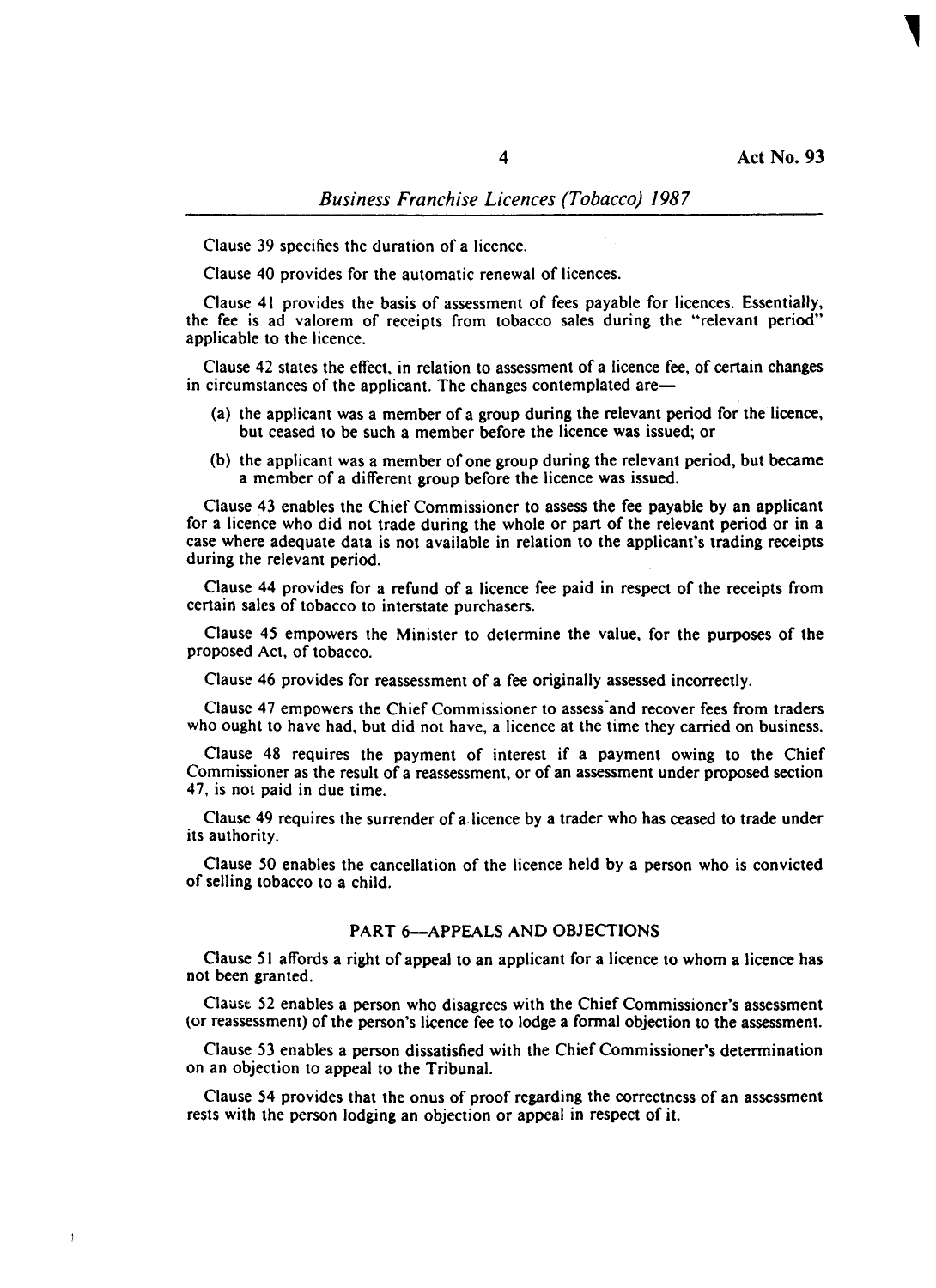#### PART 7-ENFORCEMENT POWERS

Clause 55 empowers the Chief Commissioner or an inspector, for the purposes of the proposed Act, to enter premises (other than a dwelling), inspect and copy records and documents and require statements to be produced and questions to be answered.

Clause 56 enables the issue of a search warrant authorising the Chief Commissioner or an inspector to enter premises.

Clause 57 empowers the Chief Commissioner to require a person to furnish information, or to attend and give evidence before the Chief Commissioner or an authorised officer, concerning dealings in tobacco.

Clause 58 empowers the Chief Commissioner to seize tobacco reasonably believed to be evidence of an offence.

Clause 59 provides for the conversion into money of tobacco that has been seized by the Chief Commissioner.

Clause 60 provides for forfeiture to the Crown of tobacco kept by a person for the purposes of an offence of which the person is guilty.

Clause 61 allows the owner of tobacco that has been seized by the Chief Commissioner to approach the Supreme Court for an order releasing the tobacco.

Clause 62 makes it clear that the Chief Commissioner may return tobacco that has been seized (if, for example, proceedings for the suspected offence in connection with which it was seized are not to be instituted).

#### PART 8-TRANSPORTATION OF TOBACCO

Clause 63-

 $\overline{r}$ 

- (a) requires a record of certain particulars to be carried by a person transporting tobacco in New South Wales by road vehicle; and
- (b) empowers the Chief Commissioner or an inspector to require production, by the driver of a vehicle carrying tobacco, of the record.

Clause 64 empowers the Chief Commissioner to take custody of any tobacco in respect of which no transportation record, or no apparently correct transportation record, has been produced by the driver of the vehicle transporting it.

Clause 65 describes what may happen after any tobacco has been taken into custody under proposed section 64. The Chief Commissioner is to release the tobacco on production of the transportation record. If the record is not produced within 6 months, the tobacco may be destroyed.

#### PART 9-MISCELLANEOUS

Clause 66 requires a person who sells tobacco to keep and retain such records as the regulations may prescribe.

ł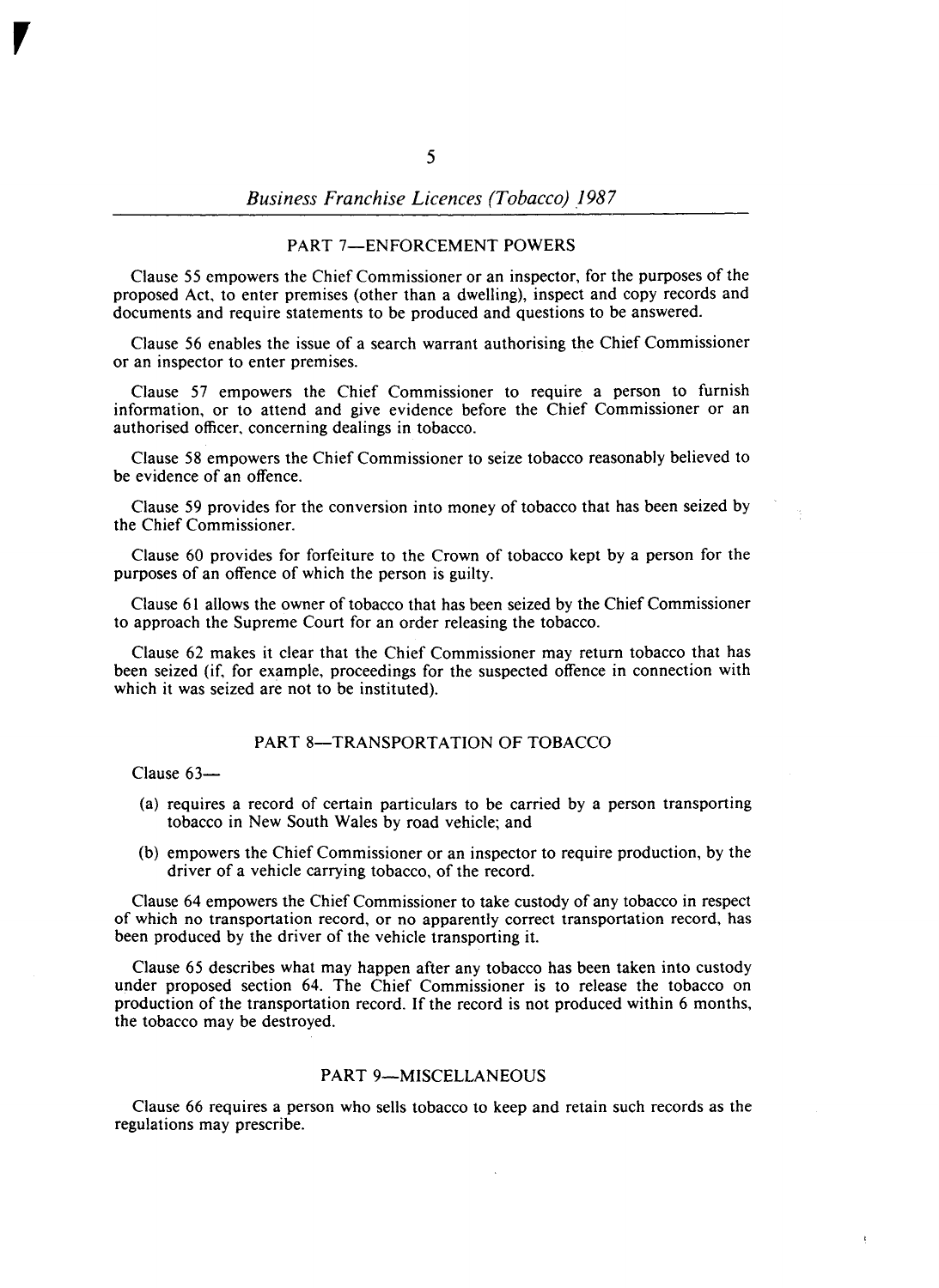# *Business Franchise Licences (Tobacco) 1987*

Clause 67 requires invoices relating to the sale of tobacco by a wholesaler to bear the licence number of the vendor.

Clause 68 prohibits the endorsement. on an invoice. of particulars appearing to be those required by proposed section 67 if in fact they are not.

Clause 69 prohibits (with certain specified exceptions) the disclosure, by a person employed in connection with the administration or execution of the proposed Act or its regulations. of information obtained in the course of that employment.

Clause 70 prohibits the furnishing of false or misleading information to the Chief Commissioner or an inspector.

Clause 71 denies a person the right to refuse to answer a question put to the person by or on behalf of the Chief Commissioner. but provides that the person's answer is not admissible in criminal proceedings other than proceedings for an offence of answering falsely (or proceedings for perjury. if the answer is a sworn statement).

Clause 72 provides that a corporation is bound by information supplied by officers of the corporation, unless it is established that the information was provided without due authorisation.

Clause 73 prohibits the obstruction of the Chief Commissioner or inspectors in the exercise of their functions.

Clause 74 provides for the admissibility in evidence of certain matters given in a certificate of the Chief Commissioner. The certificate is prima facie evidence of the matters certified.

Clause 75 provides for the admissibility in evidence of a notice of assessment of a licence fee. The notice is conclusive as to its contents except in proceedings to review the assessment. in which case it is prima facie evidence only.

Clause 76 provides for offences against the proposed Act or its regulations to be dealt with summarily by the Supreme Court or a Local Court.

Clause 77 provides that proceedings for an offence may be taken by the Chief Commissioner or an authorised officer.

Clause 78 empowers the Chief Commissioner to recover, as a debt. money payable to the Chief Commissioner under the proposed Act or the regulations.

Clause 79 empowers the Chief Commissioner to obtain money from the debtors of a person who owes money to the Chief Commissioner under the proposed Act.

Clause 80 authorises members of the police force to provide assistance to the Chief Commissioner or other officers in the exercise of the functions of the Chief Commissioner.

Clause 81 makes directors and managers of a corporation responsible for offences committed by the corporation with their authority or permission.

Clause 82 provides for service of notices and other documents for the purposes of the proposed Act.